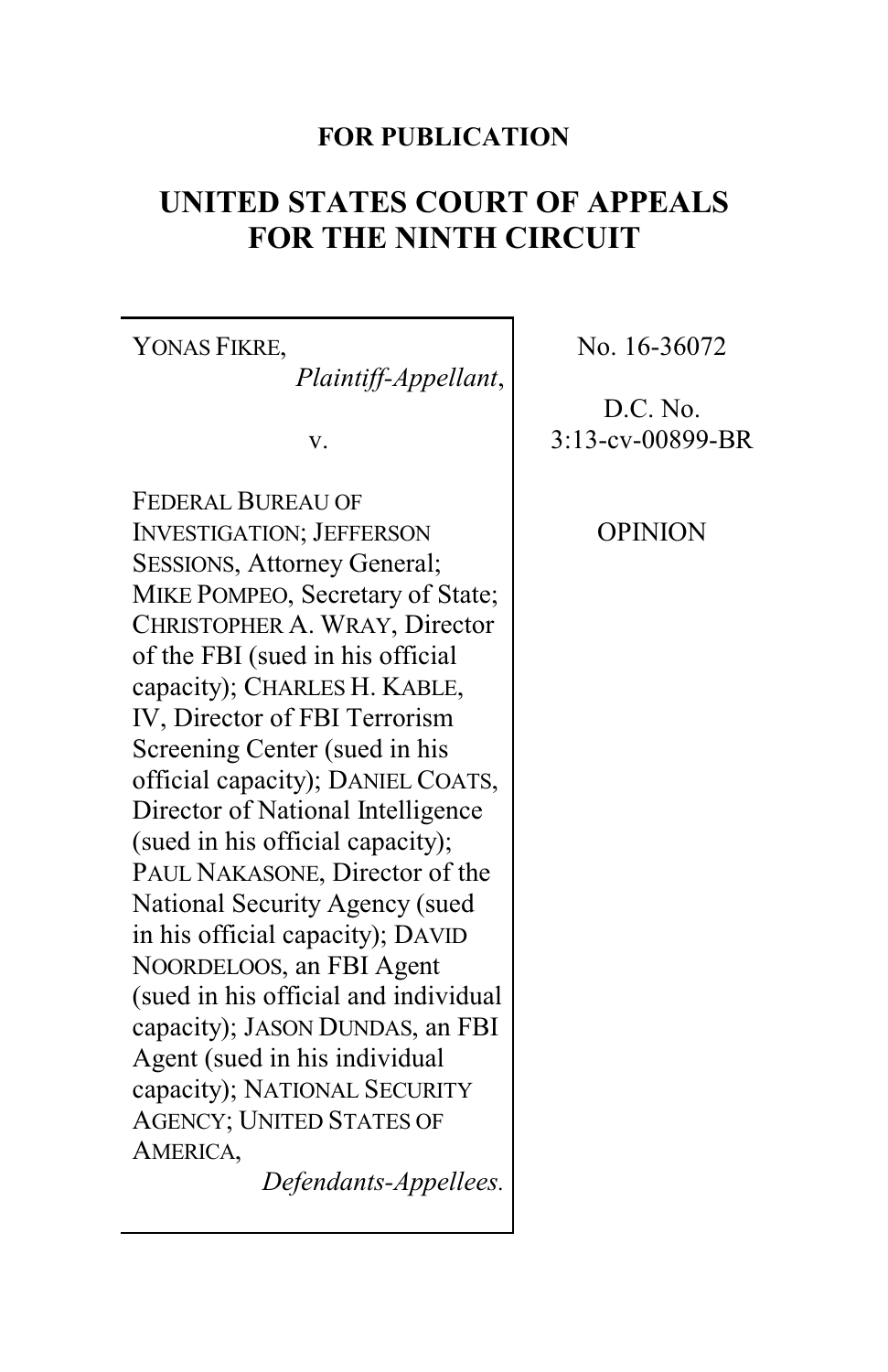Appeal from the United States District Court for the District of Oregon Anna J. Brown, District Judge, Presiding

Argued and Submitted May 9, 2018 Portland, Oregon

Filed September 20, 2018

Before: Johnnie B. Rawlinson, Milan D. Smith, Jr.,**\*** and Morgan Christen, Circuit Judges.

Opinion by Judge Christen

### **SUMMARY\*\***

### **Due Process**

The panel reversed the district court's dismissal, as moot, of a plaintiff's action alleging that the Federal Bureau of Investigation violated his substantive and procedural due process rights by placing and maintaining him on the No Fly List.

**<sup>\*</sup>** Following Judge Garbis's retirement, Judge Smith was drawn by lot to replace him. Ninth Circuit General Order 3.2.h. Judge Smith has read the briefs, reviewed the record, and listened to oral argument.

This summary constitutes no part of the opinion of the court. It has been prepared by court staff for the convenience of the reader.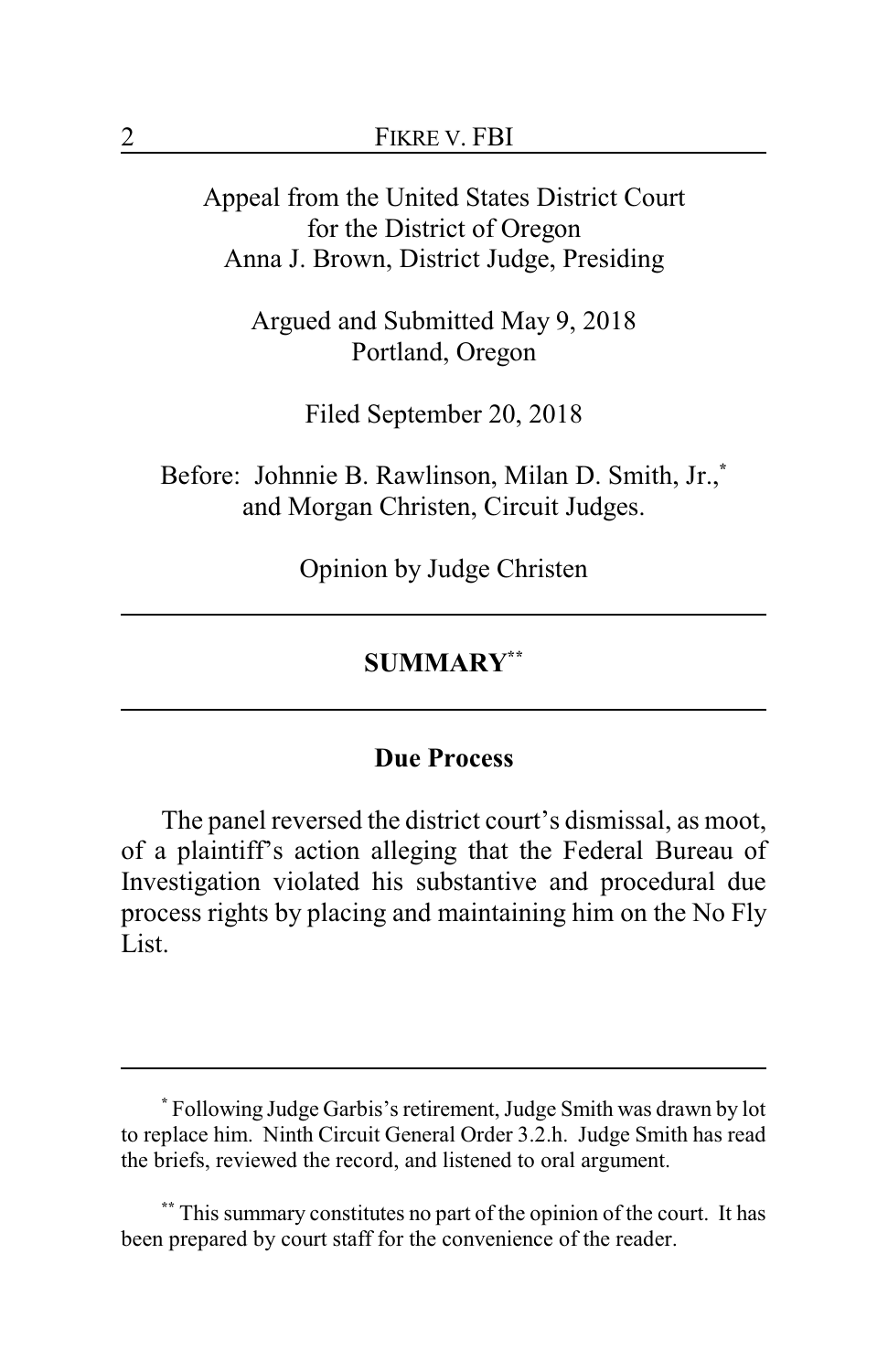The panel held that the government's announcement that it was removing plaintiff from the No Fly List did not render his due process claims moot. The panel held that the record suggested that plaintiff's removal from the No Fly List was more likely an exercise of discretion than a decision arising from a broad change in agency policy or procedure. The panel further held that the government had not assured plaintiff that he would not be banned from flying for the same reasons that prompted the government to add him to the list in the first place, nor had it verified the implementation of procedural safeguards conditioning its ability to revise plaintiff's status on the receipt of new information. Finally, the panel held that plaintiff's removal from the No Fly List did not completely eradicate the effects of the alleged violation.

The panel remanded for further proceedings. The panel affirmed the dismissal of plaintiff's Fourth Amendment claims in a concurrently field memorandum disposition.

#### **COUNSEL**

Brandon B. Mayfield (argued), Beaverton, Oregon; Gadeir Abbas and Lena Masri, Council on American-Islamic Relations, Washington, D.C.; Thomas H. Nelson, Zigzag, Oregon; for Plaintiff-Appellant.

Joshua Paul Waldman (argued) and Sharon Swingle, Appellate Staff, Civil Division, United States Department of Justice, Washington, D.C., for Defendants-Appellees.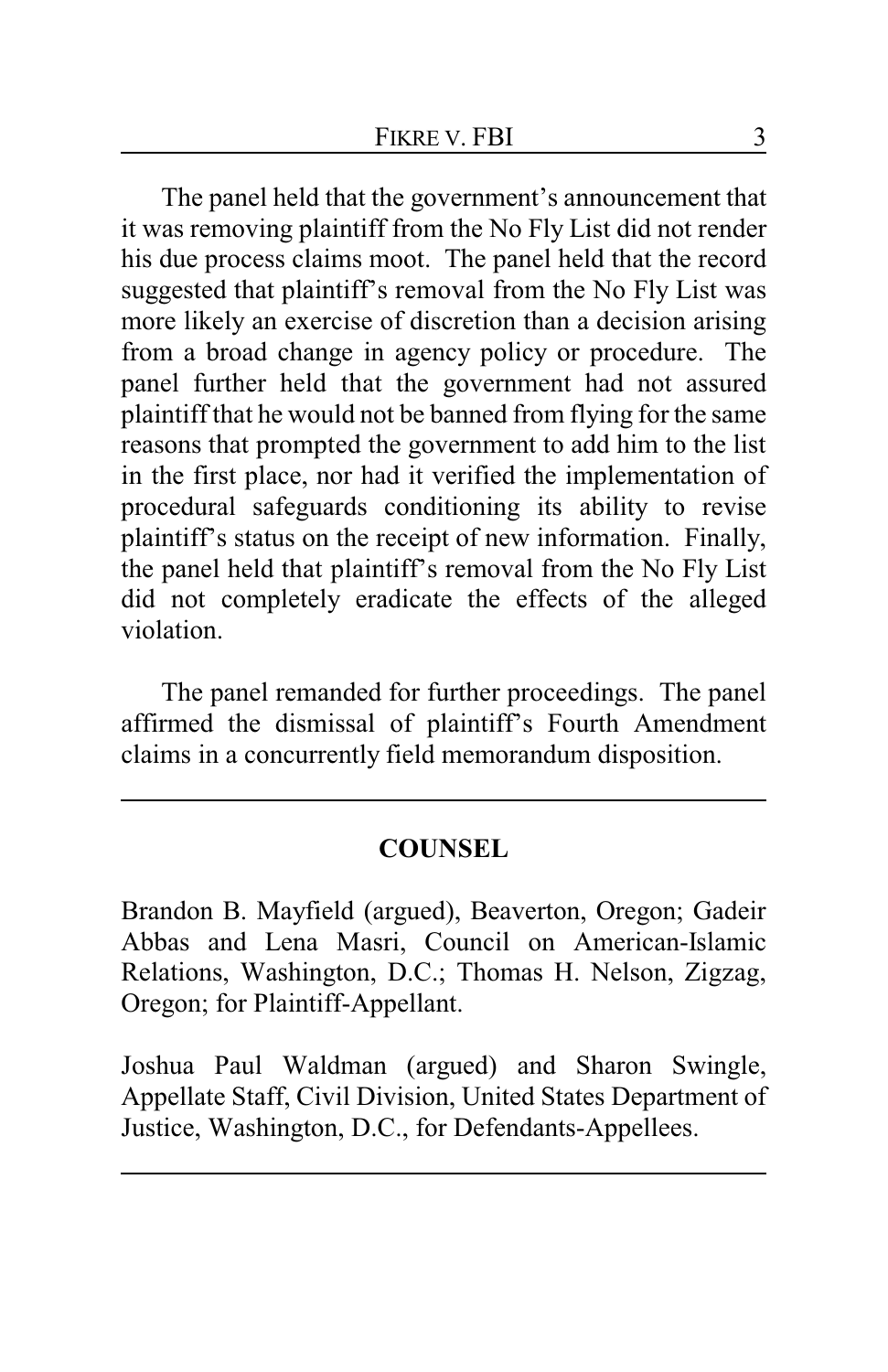#### **OPINION**

CHRISTEN, Circuit Judge:

Yonas Fikre sued the United States government, alleging that the Federal Bureau of Investigations violated his substantive and procedural due process rights by placing and maintaining him on the No Fly List. While the suit was pending, the Defendants removed Fikre from the list and the district court dismissed Fikre's due process claims as moot. Fikre appeals. We have jurisdiction, 28 U.S.C. § 1291, and we reverse.

#### **BACKGROUND<sup>1</sup>**

Fikre is an American citizen who, until 2009, lived in Portland, Oregon and worked for a cellular telephone company. In late 2009, Fikre traveled to Sudan to establish a consumer electronics business in East Africa. In April 2010, while still in Sudan, Fikre was approached by two FBI agents who questioned him about his association with the as-Saber Mosque in Portland and his commercial finances. The agents told Fikre that he had been placed on the No Fly List, which identifies individuals who are prohibited from flying into, out of, or over the United States and Canadian airspace by commercial airlines. The FBI agents offered to remove Fikre from the list if he became a government informant. Fikre refused.

**<sup>1</sup>** At this stage of the proceedings, "[w]e accept as true all wellpleaded allegations of material fact, and construe them in the light most favorable to the non-moving party." *Daniels-Hall v. Nat'l Educ. Ass'n*, 629 F.3d 992, 998 (9th Cir. 2010).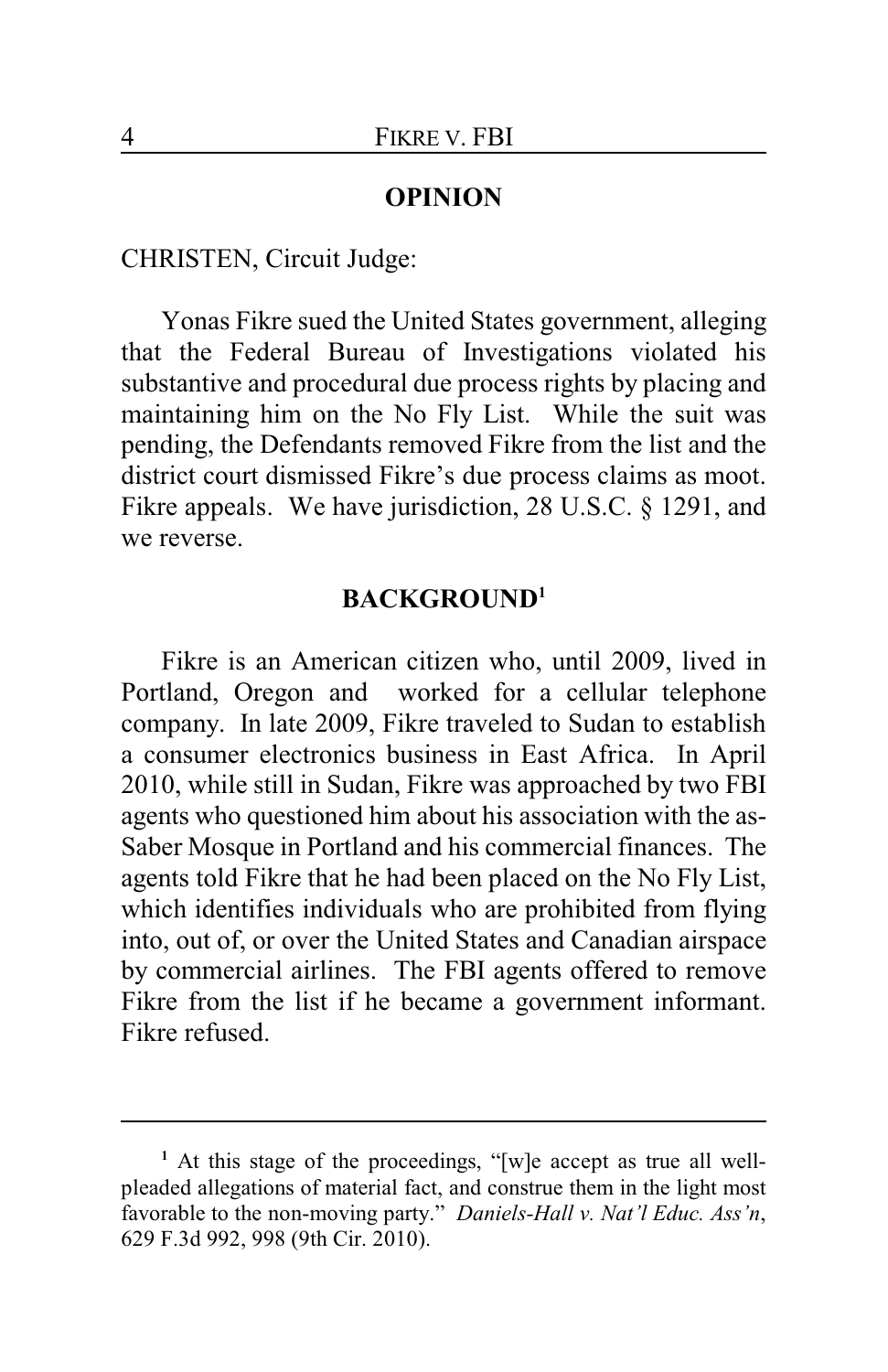Fikre's business took him to the United Arab Emirates (UAE) in September 2010. As recounted by Fikre, Emirati secret police seized him from the place where he was staying in June 2011 and transported him to an unknown location where he was imprisoned and tortured for 106 days. During this time, Fikre was interrogated about his connection to the as-Saber Mosque and the nature of his financial dealings. One of the interrogators told Fikre that the FBI had requested his detention. Fikre was released in September 2011, but he was unable to board a plane bound for the United States because he remained on the No Fly List. Fikre sought refuge in Sweden. While there, he consulted an attorney and held a press conference denouncing his capture and confinement in the UAE.

The Department of Homeland Security (DHS)'s Traveler Redress Inquiry Program (TRIP) allows individuals the opportunity to have the Transportation Security Administration review and, if appropriate, correct their files if it determines that a person has been erroneously placed on a watchlist. As initially implemented in 2007, the government responded to TRIP inquiries without confirming a traveler's inclusion on the No Fly List. Fikre attempted in November 2013 to rectify his situation through TRIP, but the DHS neither confirmed nor denied his placement on the No Fly List in response to this first inquiry; it stated only that "no changes or corrections [we]re warranted at th[at] time."

In 2015, the DHS modified TRIP to comply with the judgment in *Latif v. Holder*, 28 F. Supp. 3d 1134 (D. Or. 2014). The revised TRIP protocol includes additional procedural safeguards that were unavailable at the time Fikre filed his action. Requesters are now apprised of their presence or absence on the No Fly List and the unclassified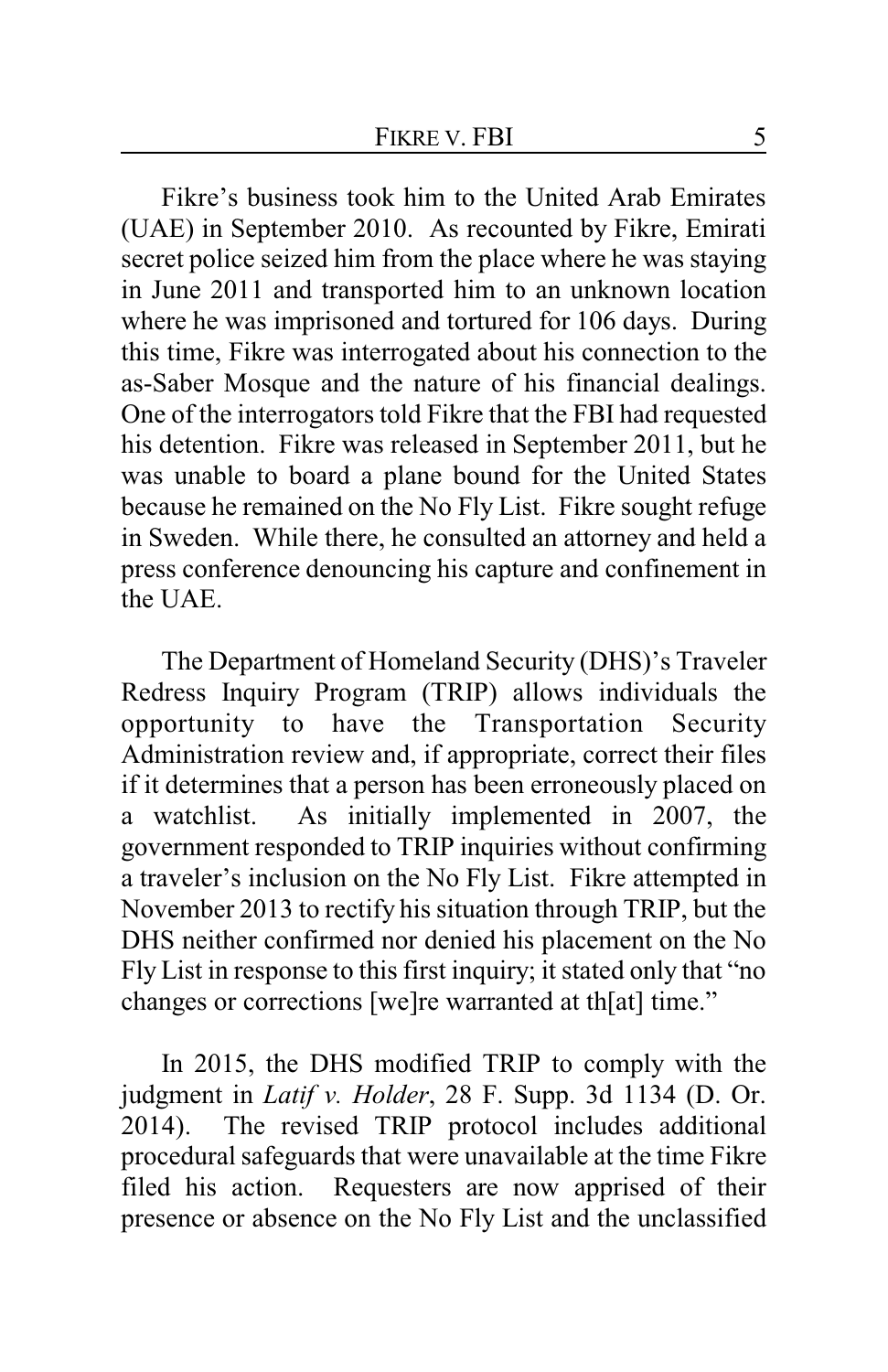reasons for their status. Applying the revised procedures, in February 2015 the DHS informed Fikre that he was and would remain on the No Fly List because he had been "identified as an individual who may be a threat to civil aviation or national security." No other reasons were provided for the decision to maintain Fikre on the No Fly List. Fikre was ultimately denied asylum in Sweden, and the Swedish government returned him to the United States in 2015. Fikre avers that these events damaged his reputation by stigmatizing him as a suspected terrorist and so strained his marriage that his wife divorced him while he was stranded outside of the country.

Fikre brought the instant suit against the government raising a variety of common law, statutory, and constitutional claims.**<sup>2</sup>** As relevant here, Fikre alleged that the FBI violated his right to substantive due process by depriving him of his liberty interest in his reputation and international travel,**<sup>3</sup>** and by conditioning his removal from the No Fly List upon his agreement to become a government informant. Fikre's complaint also maintained that the FBI denied him procedural due process by placing and keeping him on the No Fly List without adequate notice and an opportunity to be heard. Fikre prayed for injunctive and declaratory relief for both due process claims and asked, among other things, for a

**<sup>2</sup>** Fikre's complaint listed sixteen causes of action, but only his substantive due process, procedural due process, and Fourth Amendment claims are implicated in this appeal. We affirm the dismissal of Fikre's Fourth Amendment claims in a concurrently filed memorandum disposition.

<sup>&</sup>lt;sup>3</sup> The Supreme Court has recognized the right to international travel as a protected right under substantive due process. *Kent v. Dulles*, 357 U.S. 116, 125 (1958).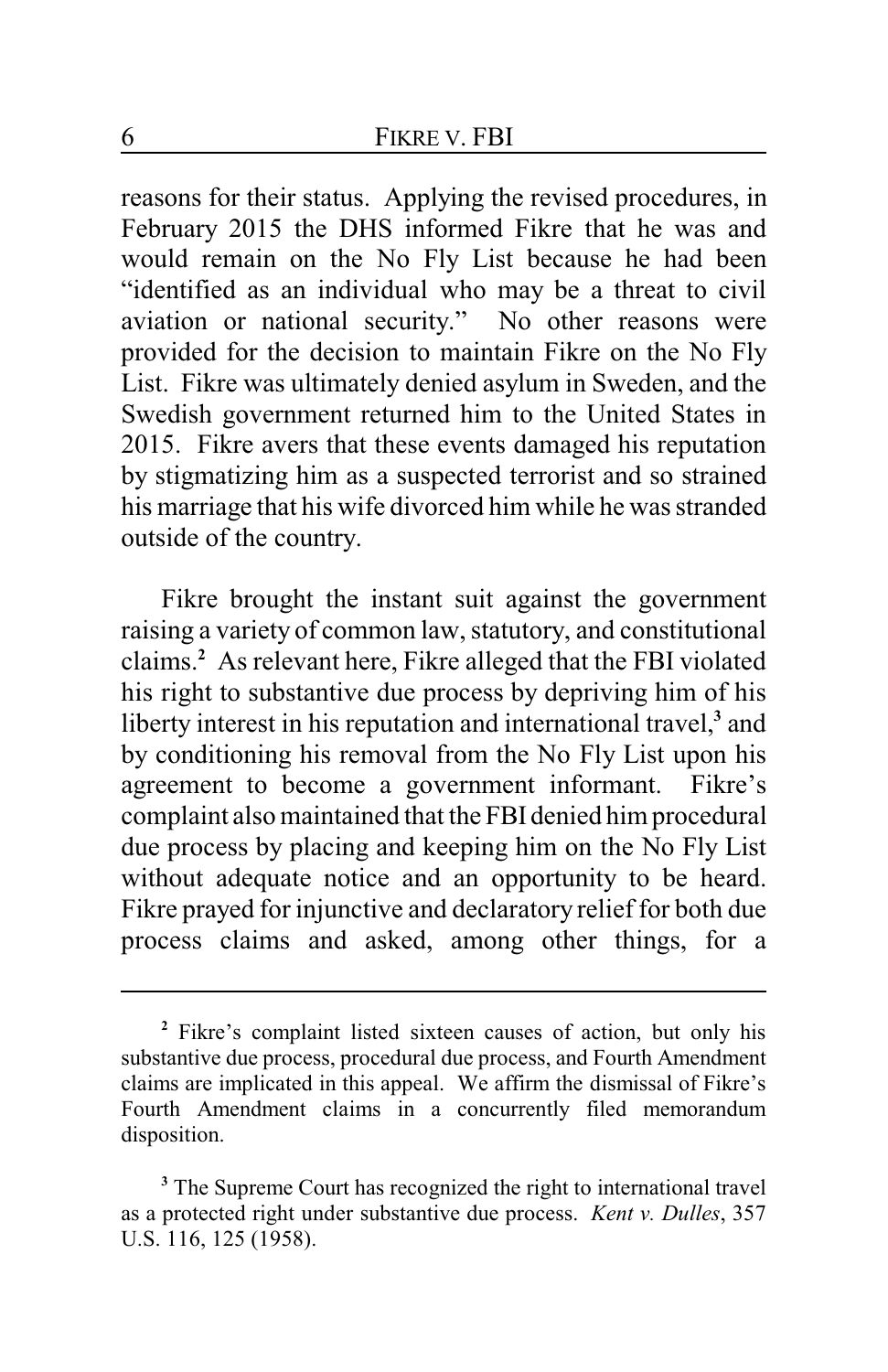declaration by the government that he should not have been added to the No Fly List.

The Defendants moved to dismiss the operative complaint and, shortly thereafter, notified Fikre that he had been removed from the No Fly List. In a joint status report filed at the district court's direction, Fikre agreed that, to the extent he sought an injunction requiring the Defendants to remove him from the list, that claim was moot. Fikre contended, however, that he remained entitled to other injunctive and declaratory relief.

The district court subsequently dismissed Fikre's remaining procedural and substantive due process claims in a detailed decision. The court reasoned that the government's removal of Fikre from the No Fly List was "a sufficiently definite action" to render his claims moot. In reaching this conclusion, the district court observed that the Defendants had publicly stated that Fikre was no longer on the No Fly List, that more than six months had elapsed since this change in status, and that the record did not indicate a lack of good faith on the government's part. The district court also "emphasize[d]" that "the courthouse doors will be open to [Fikre]" were he to be reinstated to the No Fly List in the future.

#### **STANDARD OF REVIEW**

We review "questions of Article III justiciability, including mootness" de novo. *Bell v. City of Boise*, 709 F.3d 890, 896 (9th Cir. 2013) (citing *Sierra Forest Legacy v. Sherman*, 646 F.3d 1161, 1176 (9th Cir. 2011)).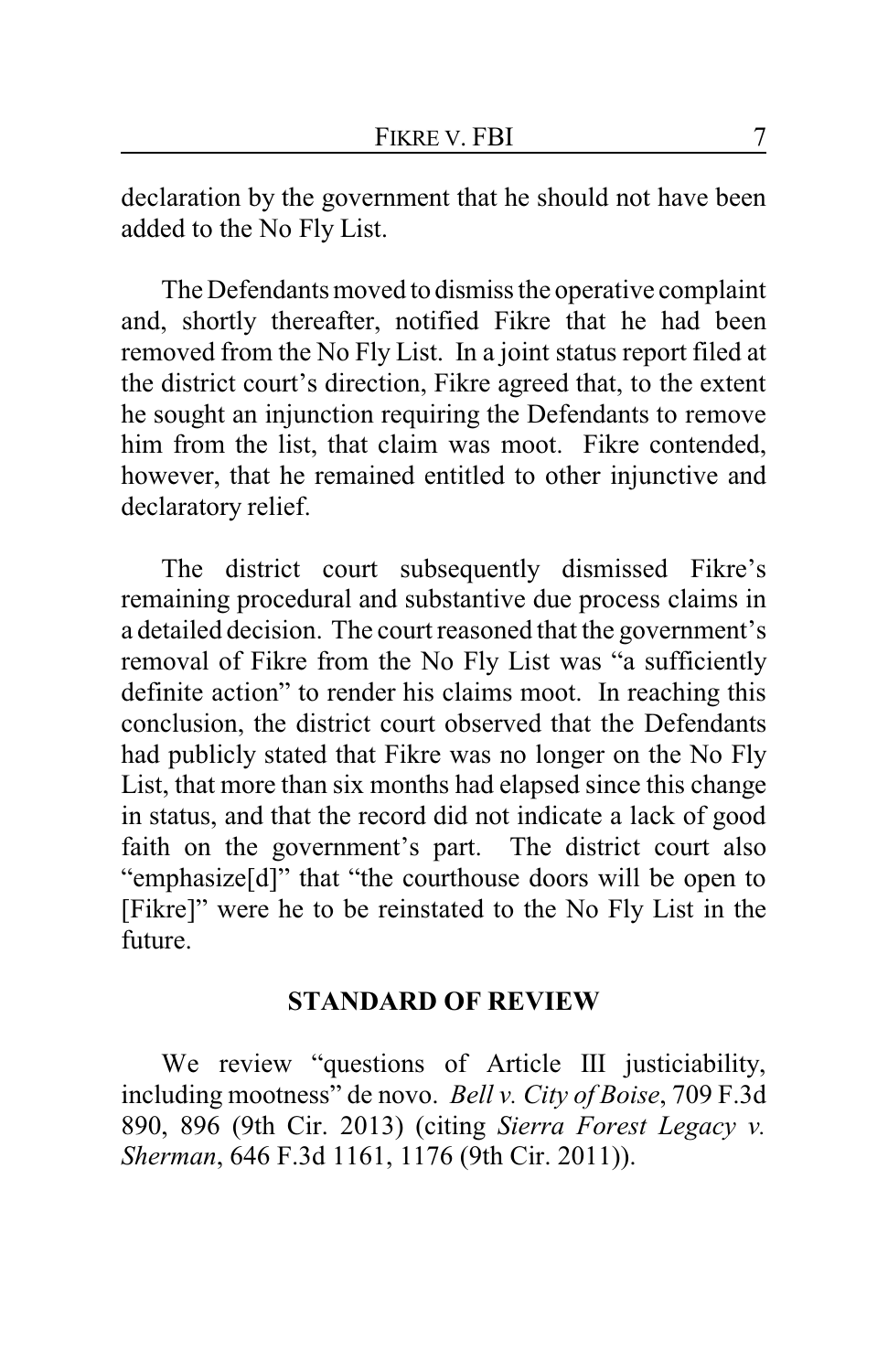#### **DISCUSSION**

The government argues that Fikre's procedural and substantive due process claims are moot because he has been removed from the No Fly List. In the government's view, insofar as Fikre sought to be removed from the No Fly List, that outcome has now been achieved and his former status does not impinge on his existing legal rights. The government argues that there is no longer a live controversy and no effectual relief the court could grant.

Fikre begs to differ. According to him, the voluntary cessation doctrine should apply to preclude a finding of mootness, especially because the government has not explained why it added him to the No Fly List in the first place and why, years later, it spontaneously took him off of it. Fikre urges that nothing prevents the government from putting him back on the list and that his claims are therefore not moot.

"Article III of the Constitution grants the Judicial Branch authority to adjudicate 'Cases' and 'Controversies.'" *Already, LLC v. Nike, Inc.*, 568 U.S. 85, 90 (2013). "A case becomes moot—and therefore no longer a 'Case' or 'Controversy' for purposes of Article III—'when the issues presented are no longer "live" or the parties lack a legally cognizable interest in the outcome.'" *Id.* at 91 (quoting *Murphy v. Hunt*, 455 U.S. 478, 481 (1982) (per curiam)). It is well-established, however, that "voluntary cessation of allegedly illegal conduct does not deprive the tribunal of power to hear and determine the case" unless "it can be said with assurance that 'there is no reasonable expectation . . .' that the alleged violation will recur" and "interim relief or events have completely and irrevocably eradicated the effects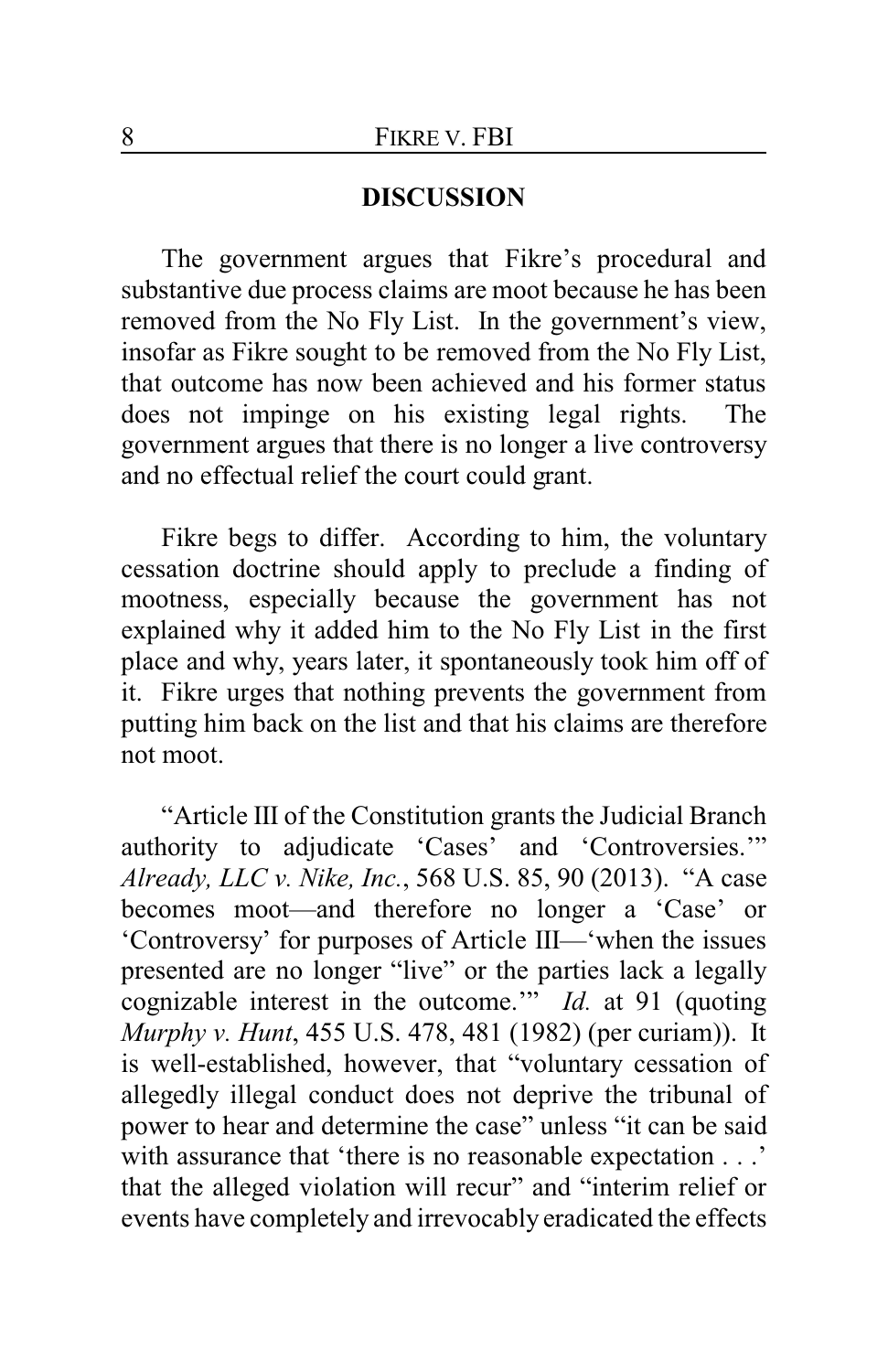of the alleged violation." *County of Los Angeles v. Davis*, 440 U.S. 625, 631 (1979) (alteration in original) (quoting *United States v. W.T. Grant Co.*, 345 U.S. 629, 632–33 (1953)); *see Trinity Lutheran Church of Columbia, Inc. v. Comer*, 137 S. Ct. 2012, 2019 n.1 (2017). A party asserting mootness has "the 'heavy burden of persua[ding]' the court that the challenged conduct cannot reasonably be expected to start up again." *Adarand Constructors, Inc. v. Slater*, 528 U.S. 216, 222 (2000) (alteration in original) (quoting *Friends of the Earth, Inc. v. Laidlaw Environmental Services (TOC), Inc.*, 528 U.S. 167, 189 (2000)). Where that party is the government we presume that it acts in good faith, *Am. Cargo Transp., Inc. v. United States*, 625 F.3d 1176, 1180 (9th Cir. 2010), though the government must still demonstrate that the change in its behavior is "entrenched" or "permanent." *McCormack v. Herzog*, 788 F.3d 1017, 1025 (9th Cir. 2015) (quoting *Bell*, 709 F.3d at 900); *see Rosebrock v. Mathis*, 745 F.3d 963, 971 (9th Cir. 2014).

Our precedents illuminate the contours of such an inquiry. First, the form the governmental action takes is critical and, sometimes, dispositive. "A statutory change . . . is usually enough to render a case moot, even if the legislature possesses the power to reenact the statute after the lawsuit is dismissed." *Native Vill. of Noatak v. Blatchford*, 38 F.3d 1505, 1510 (9th Cir. 1994); *see Chem. Producers & Distribs. Ass'n v. Helliker*, 463 F.3d 871, 877–78 (9th Cir. 2006). The rigors of the legislative process "bespeak . . . finality and not . . . for-the-moment, opportunistic tentativeness." *Libertarian Party of Ark. v. Martin*, 876 F.3d 948, 951 (8th Cir. 2017). On the other hand, "an executive action that is not governed by any clear or codified procedures cannot moot a claim." *McCormack*, 788 F.3d at 1025; *see Trinity Lutheran Church*, 137 S. Ct. at 2019 n.1 (holding that although the state had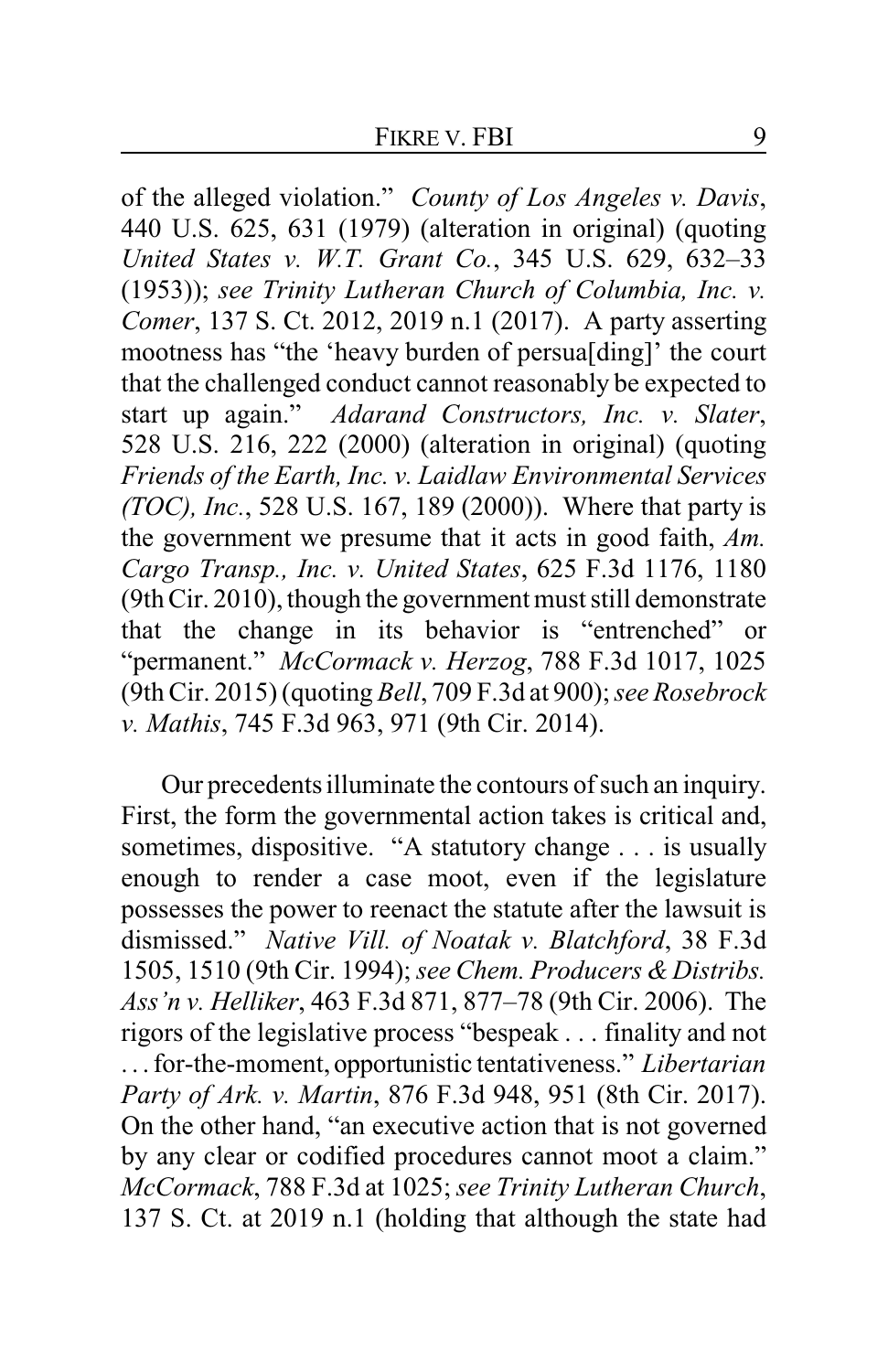"beg[u]n allowing religious organizations to compete for and receive [government] grants on the same terms as secular organizations," it did not meet the requisite "'heavy burden' of making 'absolutely clear' that it could not revert to its policy of excluding religious organizations" (quoting*Friends of the Earth, Inc.*, 528 U.S. at 189)). For cases that lie between these extremes, we ask whether the government's new position "could be easily abandoned or altered in the future." *Rosebrock*, 745 F.3d at 972 (quoting *Bell*, 709 F.3d at 901).

We have also examined the avowed rationale for governmental action when assessing the merits of a claim of voluntary cessation. For instance, *Olagues v. Russoniello*, 770 F.2d 791 (9th Cir. 1985), held that abandonment of a federal investigation into illegal voter registration by noncitizens did not moot the plaintiffs' suit. *Id.* at 794. Important to our conclusion was the fact that "the United States Attorney did not voluntarily cease the challenged activity because he felt that the investigation was improper." *Id.* at 795. "Rather, [he] terminated the investigation solely because it failed to produce evidence supporting any further investigative activities" and "ha[d] at all times continued to argue vigorously that his actions were lawful." *Id.*; *see also Norman-Bloodsaw v. Lawrence Berkeley Lab.*, 135 F.3d 1260, 1274 (9th Cir. 1998) (the discontinuance of syphilis tests on employees "merely for reasons of 'costeffectiveness'" did not moot the case because the laboratory did not "offer[] any reason why they might not return in the future to their original views on the utility of mandatory testing" and therefore did not rule out that testing might be employed again); *Porter v. Bowen*, 496 F.3d 1009, 1016–17 (9th Cir. 2007) (letter from California Secretary of State to the California legislature tolerating the operation of vote-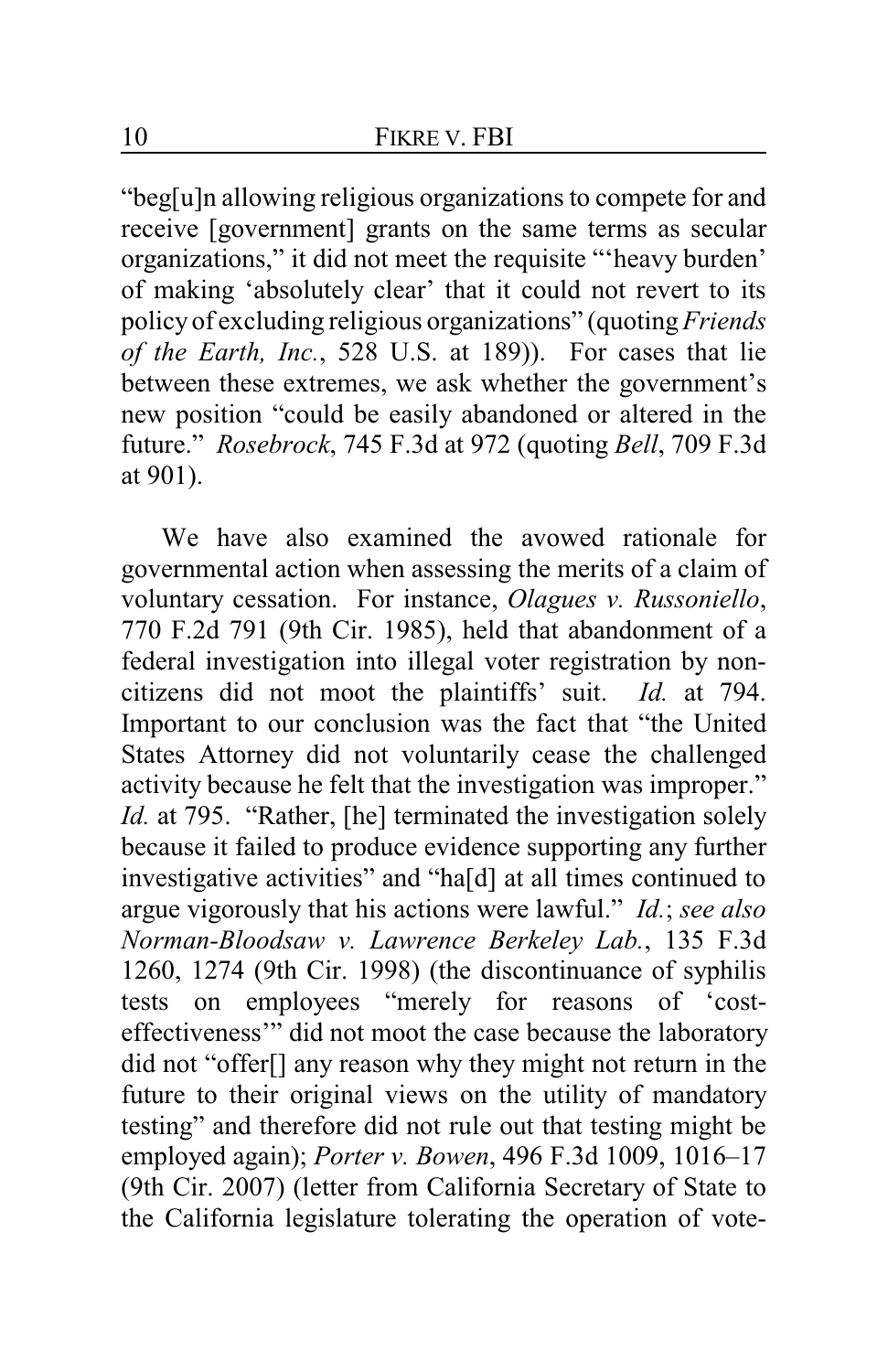swapping websites pending clarification of state election code did not moot lawsuit because "the Secretary has maintained throughout the nearly seven years of litigation . . . that [her predecessor] had the authority under state law to threaten [plaintiffs] with prosecution"); *Forest Guardians v. Johanns*, 450 F.3d 455, 460, 462 (9th Cir. 2006) (Forest Service's practice of not monitoring utilization levels of grazed allotment likely to persist despite interim monitoring because the agency "argued throughout th[e] litigation that it is not required to meet [those monitoring requirements]").

In contrast, *White v. Lee*, 227 F.3d 1214, 1242–44 (9th Cir. 2000) held that a change in administrative policy that embraced plaintiffs' free speech arguments rendered their claims moot. The plaintiffs in *White* opposed the conversion of a motel into a multi-family housing unit for the homeless, *id.* at 1220, by "wr[iting] to the Berkeley City Council, sp[eaking] out before the Zoning Adjustment Board and at other public meetings, and publish[ing] a newsletter with articles critical of the project." *Id.* at 1221. They aired their grievances to the press, asked the business community to espouse their cause, and challenged the integrity of the Zoning Adjustment Board's decision-making processes. *Id.*  After the Department of Housing and Urban Development (HUD) investigated the plaintiffs for engaging in a discriminatory housing practice under the Fair Housing Act (FHA), the plaintiffs sued the agency for injunctive and declaratory relief. *Id.* at 1222–25. The investigation prompted HUD to promulgate guidelines prohibiting the investigation of petitioning or lobbying activities that did not threaten physical harm. *Id.* at 1242–43. We held that plaintiff's claim was moot in light of HUD's new guidelines. *Id*. at 1243–44*.* HUD's change of heart did not fall within the voluntary cessation exception to mootness because it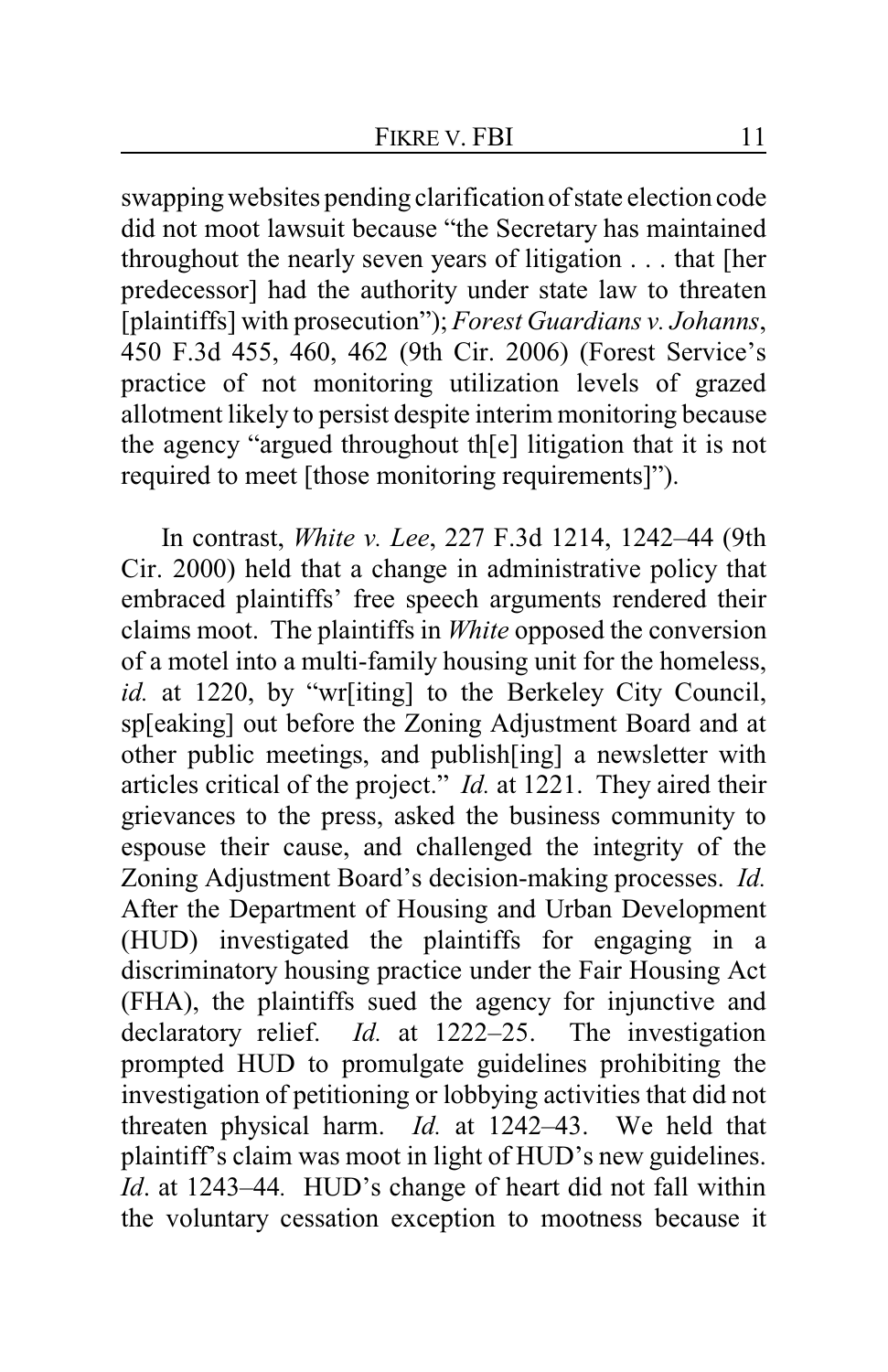"represent[ed] a permanent change in the way HUD conduct[ed] FHA investigations," was "broad in scope and unequivocal in tone," and, significantly, "fully supportive of First Amendment Rights." *Id.*

Our case law teaches that a voluntary change in official stance or behavior moots an action onlywhen it is "absolutely clear" to the court, considering the "procedural safeguards" insulating the new state of affairs from arbitrary reversal and the government's rationale for its changed practice(s), that the activity complained of will not reoccur. *McCormack*, 788 F.3d at 1025; *Rosebrock*, 745 F.3d at 974. No bright-line rule separates cases comprehended by the voluntary cessation doctrine from those that are not, but the government's unambiguous renunciation of its past actions can compensate for the ease with which it may relapse into them. In *White*, for instance, we deemed a memorandum issued by an assistant secretary for the Office of Fair Housing and Equal Opportunity sufficient to moot a case, even though there had been no intervening statutory or regulatory change, because the memorandum "addresse[d] all of the objectionable measures that HUD officials took against the plaintiffs . . . and even confesse[d] that th[e] case was the catalyst for the agency's adoption of the new policy." 227 F.3d at 1243. Though there is no bright-line rule for application of the voluntary cessation doctrine, this much is apparent: a claim is not moot if the government remains practically and legally "free to return to [its] old ways" despite abandoning them in the ongoing litigation. *United States v. W.T. Grant Co.*, 345 U.S. 629, 632 (1953).

Returning to Fikre's appeal, the government insists that it is "absolutely clear the allegedly wrongful behavior could not reasonably be expected to recur," *Already*, 568 U.S. at 91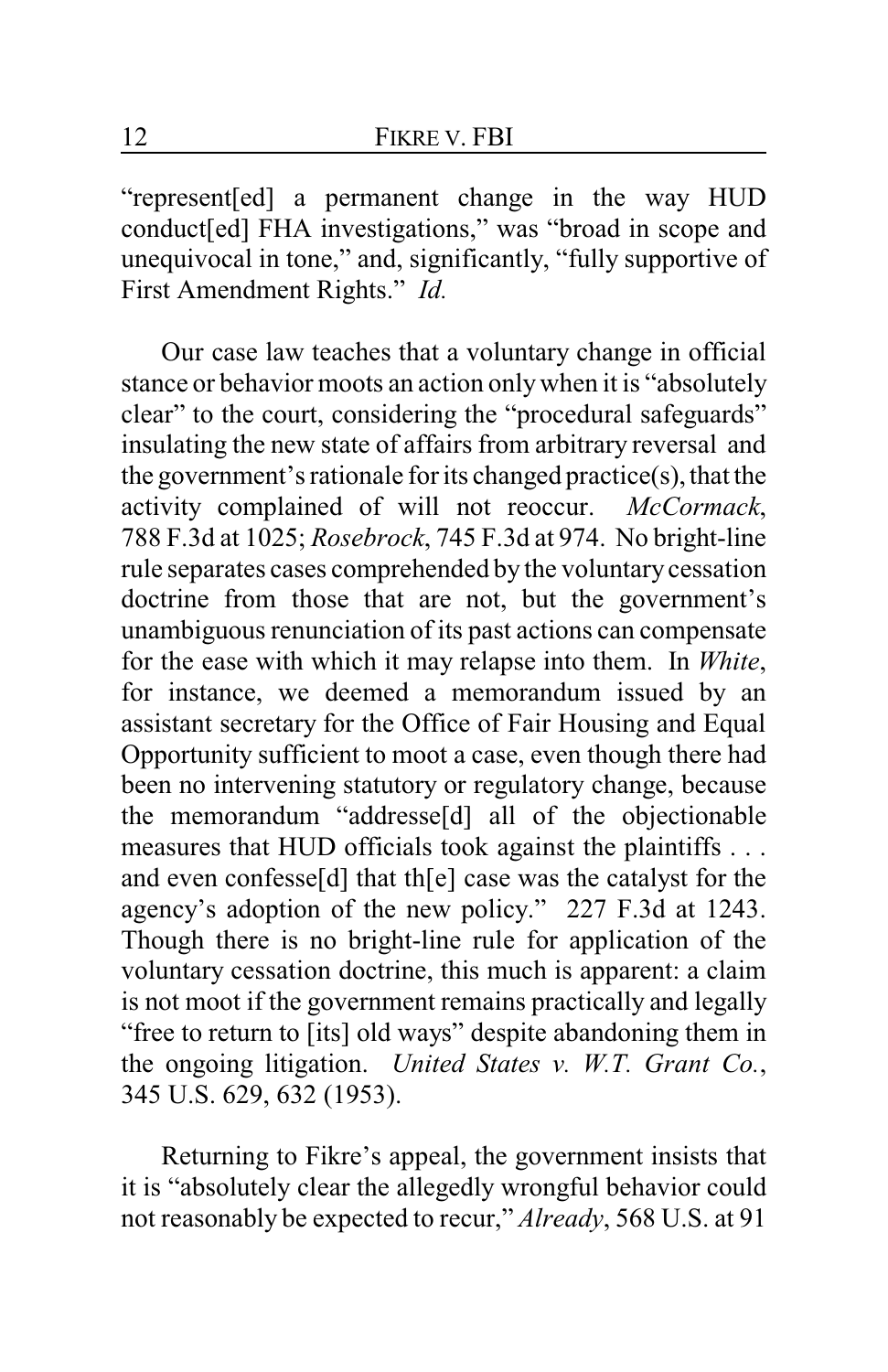(quoting *Friends of the Earth, Inc.*, 528 U.S. at 190), because it filed a notice in district court announcing Fikre's removal from the No Fly List. We disagree. Even accepting the government's argument that its notice constitutes a "formal agency action, publicly made, and unequivocally expressed," the mere announcement that Fikre was removed from the list falls short of meeting the government's burden.**<sup>4</sup>**

To begin, the FBI's decision to restore Fikre's flying privileges is an individualized determination untethered to any explanation or change in policy, much less an abiding change in policy. *Cf. Am. Cargo Transp.*, 625 F.3d at 1180. The DHS re-evaluated Fikre's presence on the No Fly List in 2013 and 2015 pursuant to its TRIP procedure and determined that no adjustments to his status were necessary. Indeed, the DHS affirmed as late as March 2015—*after*it had amended TRIP to conform to the decision in *Latif*—that Fikre posed "a threat to civil aviation or national security" and it refused to remove him from the No Fly List. Yet it did just that fourteen months later, without explanation or any announced change in policy. Fikre was taken off the list two months after briefing was completed on the government's motion to dismiss Fikre's lawsuit. *See* Reply to Motion to Dismiss, *Fikre v. FBI*, No. 3:13-cv-00899-BR (D. Or. Oct. 24, 2016), Dkt. # 96. This record suggests that Fikre's removal from the No Fly List was more likely an exercise of

**<sup>4</sup>** We note that the focus should not be on the absence of evidence that the government intends to reinstate Fikre to the list, as that would improperly shift the evidentiary burden to Fikre to prove the alleged violation will not reoccur. *See Nat. Res. Def. Council v. County of Los Angeles*, 840 F.3d 1098, 1104 (9th Cir. 2016). The government bears the burden of proving mootness. *Id.*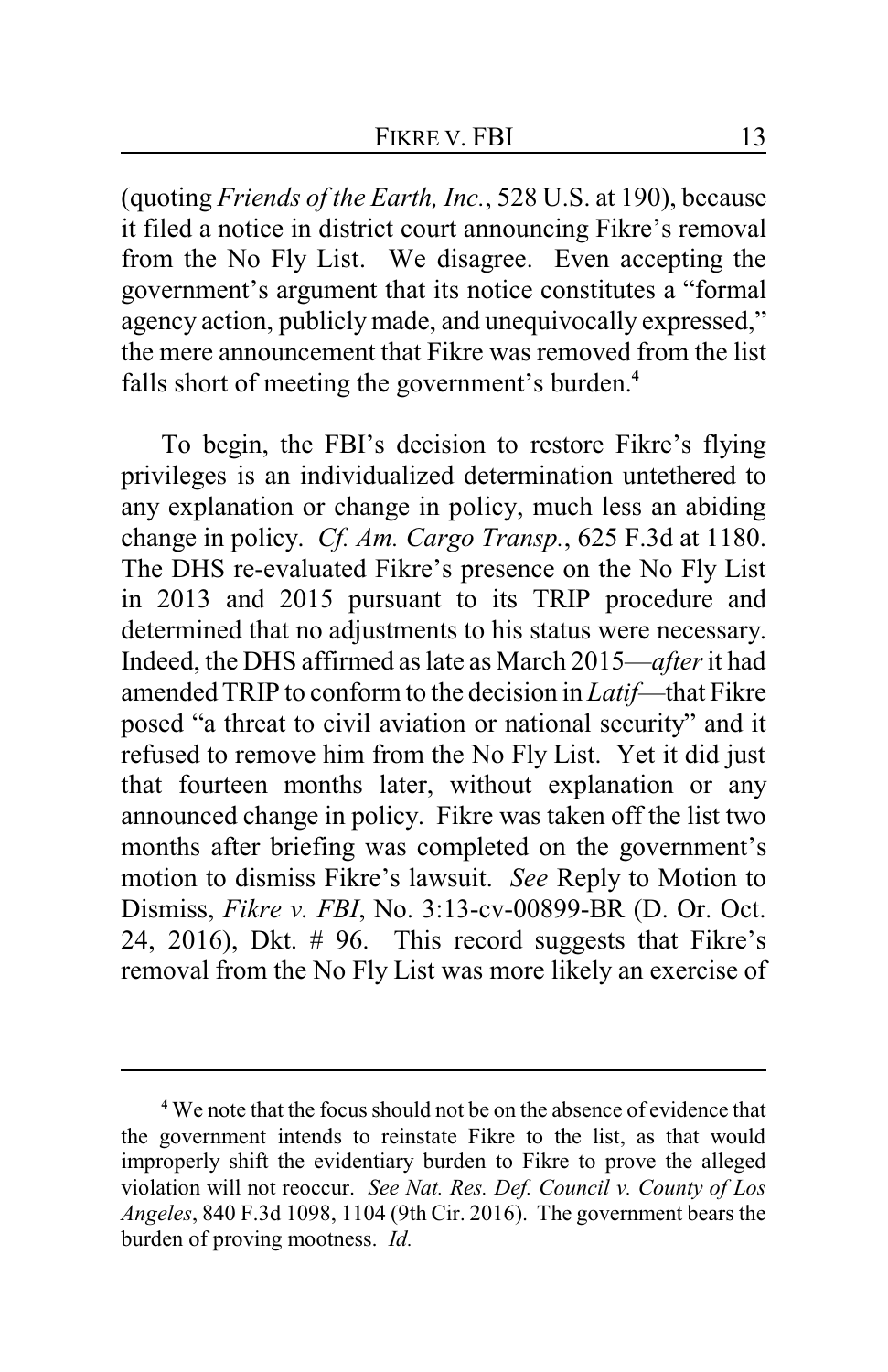discretion than a decision arising from a broad change in agency policy or procedure.

Moreover, the government has not assured Fikre that he will not be banned from flying for the same reasons that prompted the government to add him to the list in the first place, nor has it verified the implementation of procedural safeguards conditioning its ability to revise Fikre's status on the receipt of new information. As far as we can tell, the current permission Fikre has to travel by air is "discretionary," and not "entrenched" or "permanent." *McCormack*, 788 F.3d at 1025. We presume the government acts in good faith and do not impute to it a strategic motive to moot Fikre's suit, *see Am. Cargo Transp.*, 625 F.3d at 1180, but with no explanation of the reasons for dropping Fikre from the No Fly List, we may not infer the government's acquiescence to the righteousness of Fikre's contentions. On this record, the government has not repudiated the decision to add Fikre to the No Fly List and maintain him there for approximately five years.

Finally, in response to the government's assertion that no relief is available for Fikre's claims, we note that Fikre's removal from the No Fly List does not "completely and irrevocablyeradicate[] the effects of the alleged violation[s]." *Davis*, 440 U.S. at 631. The notice filed by the government averred only that "counsel recently was advised by the Terrorist Screening Center that [Fikre] has been removed from the No Fly List." Absent an acknowledgment by the government that its investigation revealed Fikre did not belong on the list, and that he will not be returned to the list based on the currently available evidence, Fikre remains, in his own words, "stigmatiz[ed] . . . as a known or suspected terrorist and as an individual who represents a threat of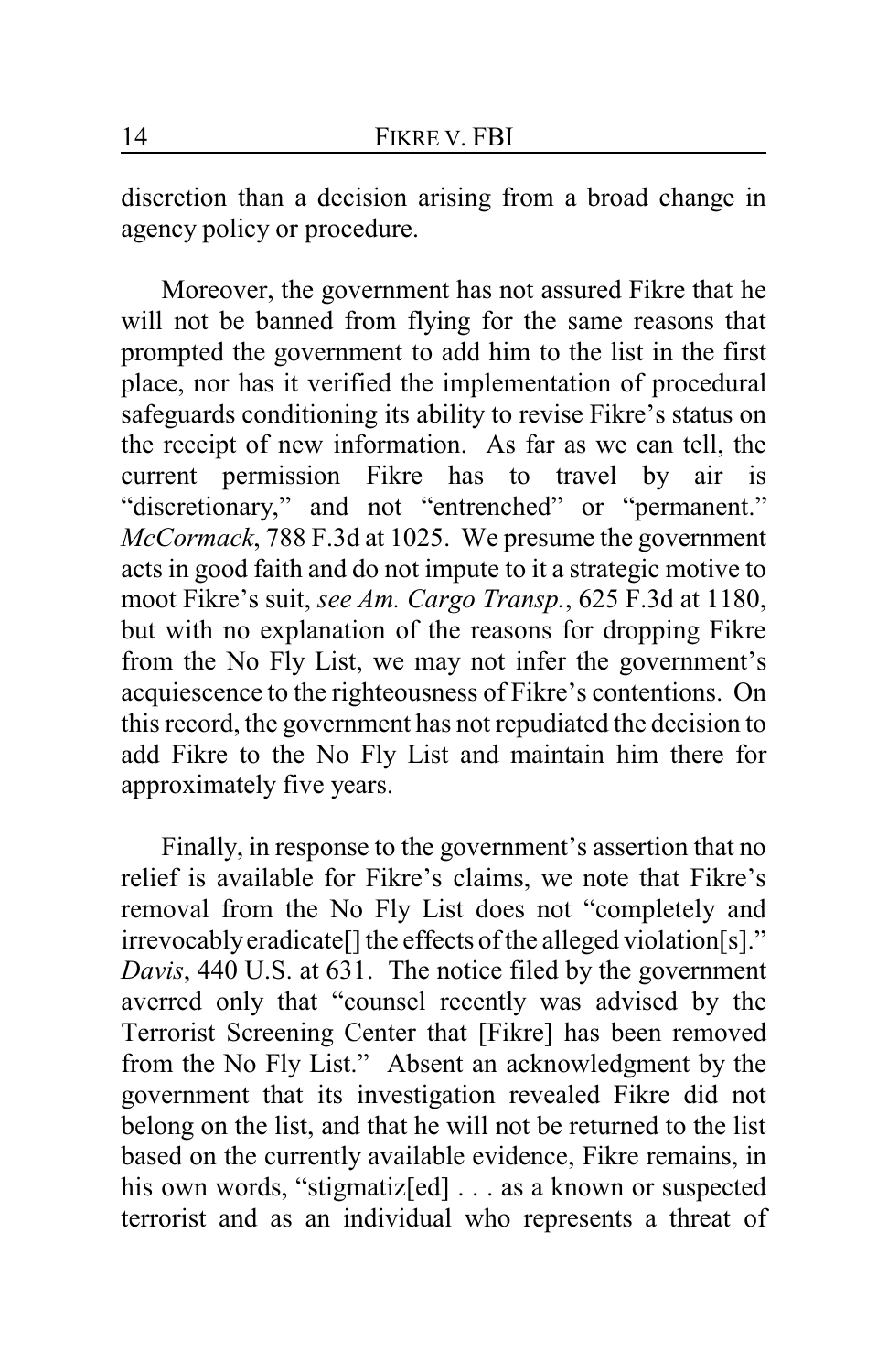engaging in or conducting a violent act of terrorism and who is operationallycapable of doing so." Because acquaintances, business associates, and perhaps even family members are likely to persist in shunning or avoiding him despite his renewed ability to travel, it is plain that vindication in this action would have actual and palpable consequences for Fikre.

The government suggests in its appellate brief that if Fikre is ever put back on the No Fly List, that determination would "necessarily be . . . predicated on a new and different factual record," but the government has not executed a declaration to that effect. *Cf. Mokdad v. Sessions*, 876 F.3d 167, 169 (6th Cir. 2017). Nor has the government explained why such a declaration would not constitute additional relief that may be afforded to Fikre. When examining whether a claim has become moot, "[t]he question is not whether the precise relief sought at the time [the case] was filed is still available. The question is whether there can be any effective relief." *McCormack*, 788 F.3d at 1024 (second alteration in original) (quoting *Earth Island Inst. v. U.S. Forest Serv.*, 442 F.3d 1147, 1157 (9th Cir. 2006)).

Because there are neither procedural hurdles to reinstating Fikre on the No Fly List based solely on facts already known, nor any renouncement by the government of its prerogative and authority to do so, the voluntary cessation doctrine applies. Fikre's due process claims are not moot.